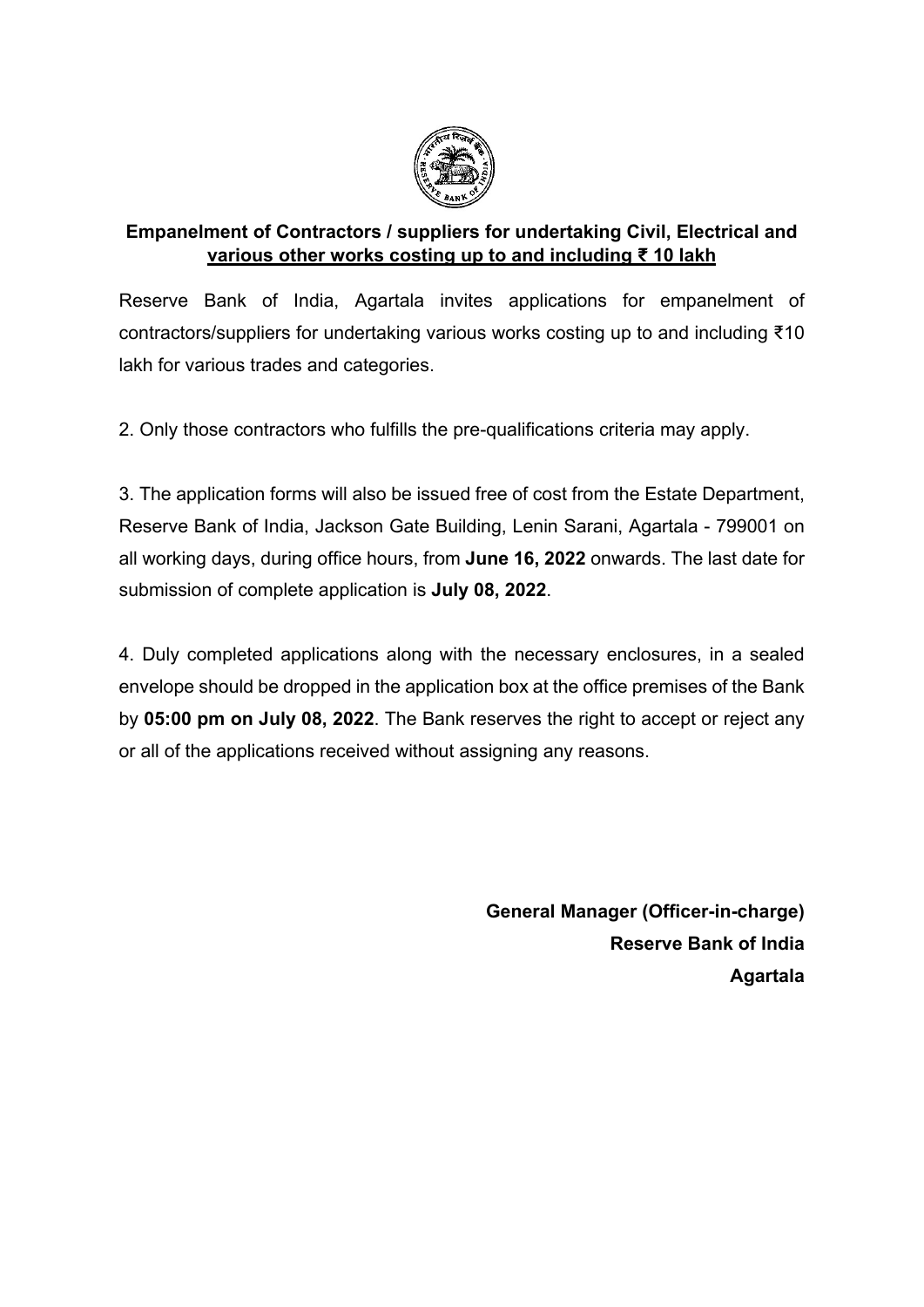### **SCHEDULE OF EMPANELMENT PROCESS**

| 1. Mode of Application                                   | Application in sealed cover |
|----------------------------------------------------------|-----------------------------|
| 2. Date of notice inviting application                   | 10.00 AM on June 16, 2022   |
| 3. Date of starting for submission of application at RBI | 10.00 AM on June 16, 2022   |
| Agartala                                                 |                             |
| 4. Date of closing for submission of application at RBI  | 05.00 PM on July 08, 2022   |
| Agartala                                                 |                             |
| 5. Date of opening of Sealed applications                | 11.00 AM on July 11, 2022   |

# **Important Instructions:**

Applicants are requested to read the empanelment document carefully before submitting the applications.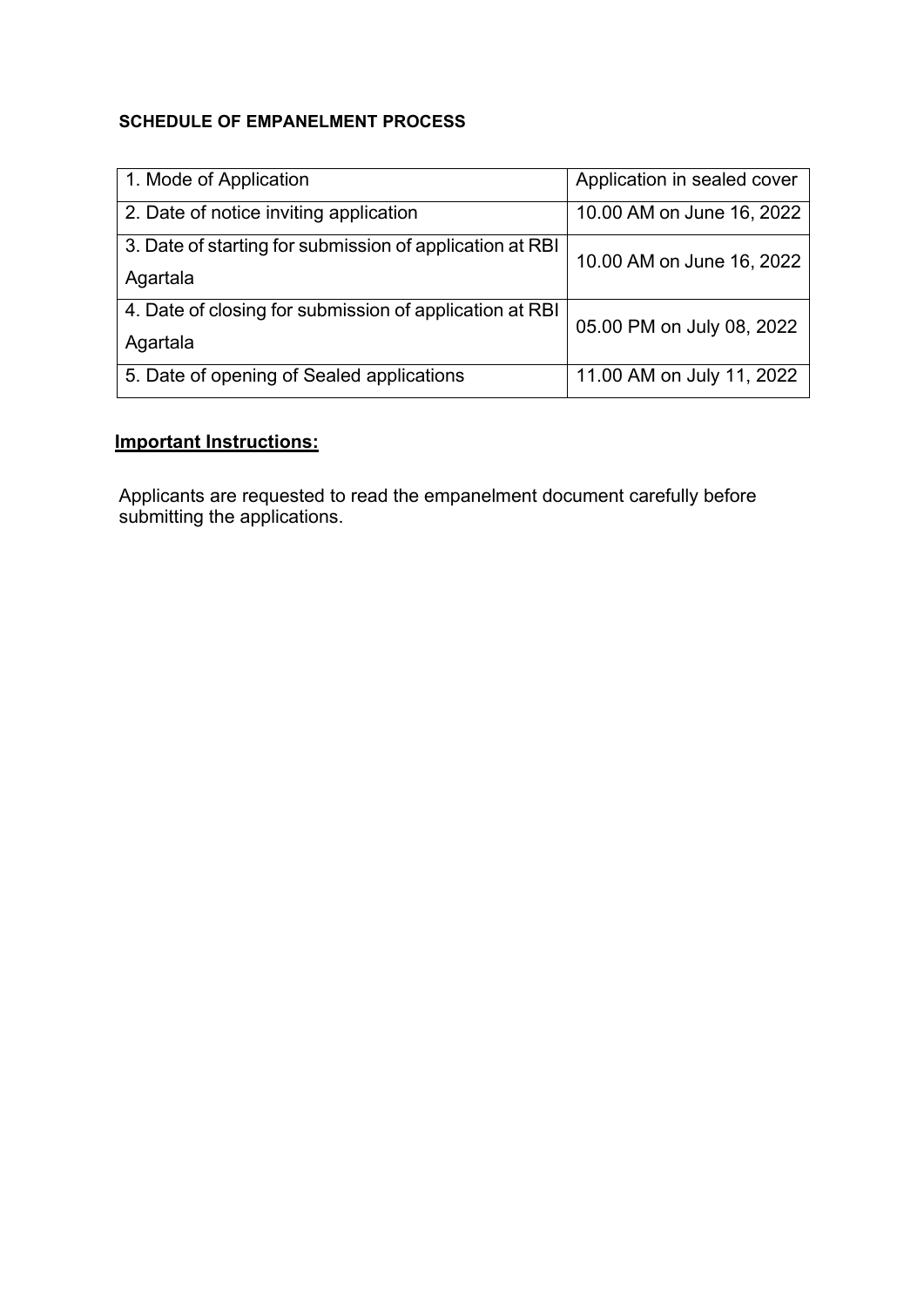#### **DISCLAIMER**

Reserve Bank of India, Agartala has prepared this document to give background information on the Contract to the interested parties. While Reserve Bank of India has taken due care in the preparation of the information contained herein and believe it to be in order, neither Reserve Bank of India nor any of its authorities or agencies nor any of their respective officers, employees, agents or advisors give any warranty or make any representations, express or implied as to the completeness or accuracy of the information contained in this document or any information which may be provided in association with it. The information is not intended to be exhaustive. Interested parties are required to make their own inquiries and respondents will be required to confirm in writing that they have done so and they do not rely only on the information provided by Reserve Bank of India in submitting the application. The information is provided on the basis that it is non – binding on Reserve Bank of India or any of its authorities or agencies or any of their respective officers, employees, agents or advisors. Reserve Bank of India reserves the right not to proceed with the Contract or to change the configuration of the Contract, to alter the time table reflected in this document or to change the process or procedure to be applied. It also reserves the right to decline to discuss the matter further with any party expressing interest. No reimbursement of cost of any type will be paid to persons or entities expressing interest.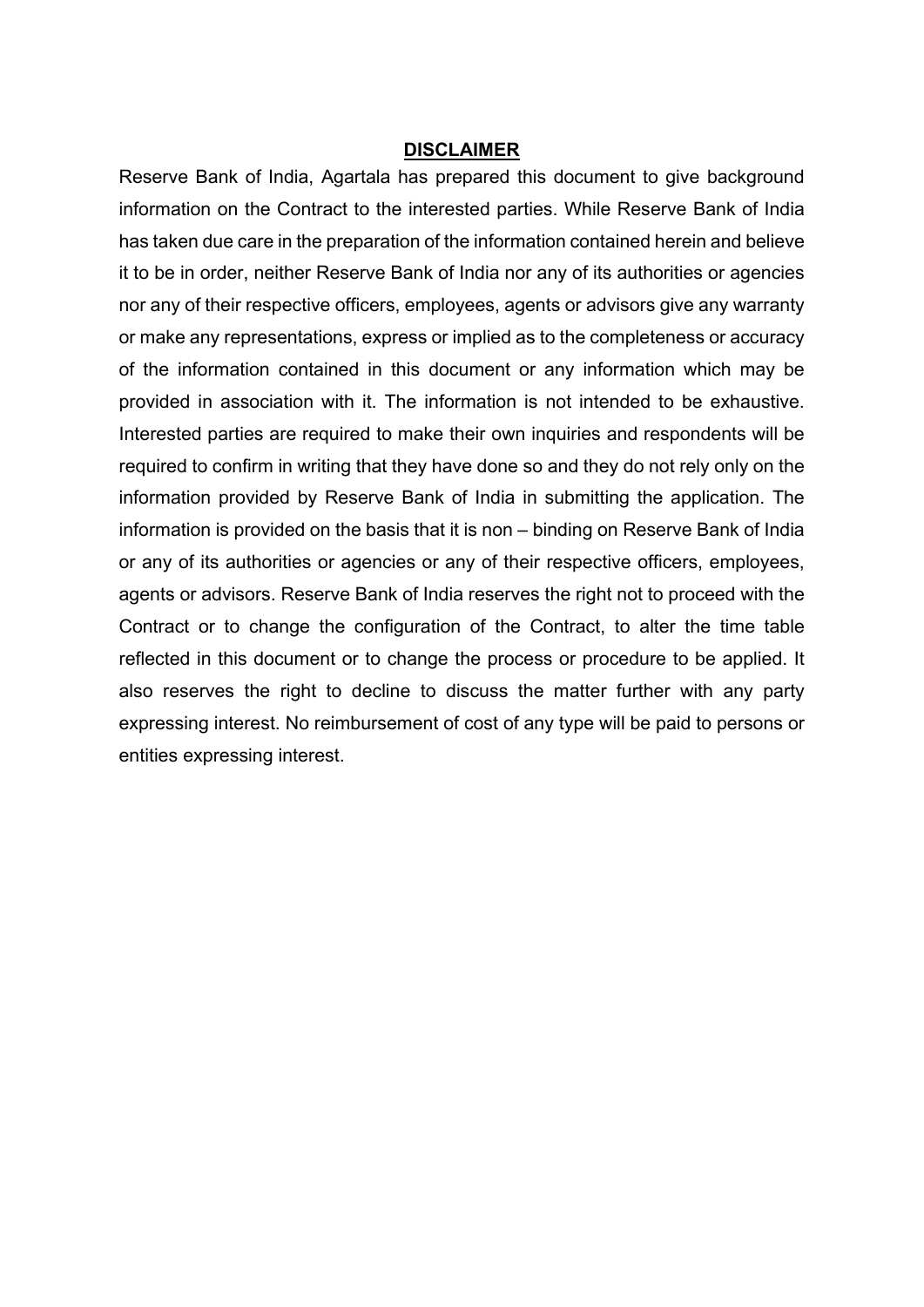# **Proforma of Application Form for Empanelment of Contractors**

The Reserve Bank of India intends to prepare a panel of reputed contractors for undertaking various works in Agartala. The empanelment shall be carried out for different categories under each trade/sub trade based on the estimated cost of work/supply. There are three categories based on the estimated cost of work/supply, as indicated below:

**a) Details of Categories**

**Category-I – For works/ supply costing up to ₹2 lakh,**

**Category-II – For works/ supply costing above ₹2 lakh and up to ₹5 lakh,** 

**Category-III - For works/ supply costing above ₹5 lakh and up to ₹10 lakh.**

| b) List of Trades (Category wise) |  |
|-----------------------------------|--|
|                                   |  |

|             |                                                               | <b>Categories</b> |             |              |  |
|-------------|---------------------------------------------------------------|-------------------|-------------|--------------|--|
| <b>S.N.</b> | <b>Trades</b>                                                 |                   | Ш           | Ш            |  |
|             |                                                               | Up to ₹2 lakh     | ₹2 – 5 lakh | ₹5 - 10 lakh |  |
| 1.          | Civil works                                                   | Yes               | Yes         | Yes          |  |
| 2.          | <b>Electrical Works</b>                                       | Yes               | Yes         | Yes          |  |
| 3.          | Furniture                                                     | Yes               | Yes         | Yes          |  |
| 4.          | <b>Supply of Electrical</b><br>items                          | Yes               | Yes         | Yes          |  |
| 5.          | Scrap and waste                                               | <b>Yes</b>        | Yes         | Yes          |  |
| 6.          | Horticulture                                                  | Yes               | Yes         | Yes          |  |
| 7.          | <b>Pest Control</b>                                           | Yes               | Yes         | Yes          |  |
| 8.          | <b>CCTV</b> maintenance                                       | <b>Yes</b>        | Yes         | Yes          |  |
| 9.          | Fire-fighting<br>equipment<br>maintenance                     | Yes               | Yes         | Yes          |  |
| 10.         | <b>IT Assets</b><br>(Hardware and<br>software<br>maintenance) | Yes               | Yes         | Yes          |  |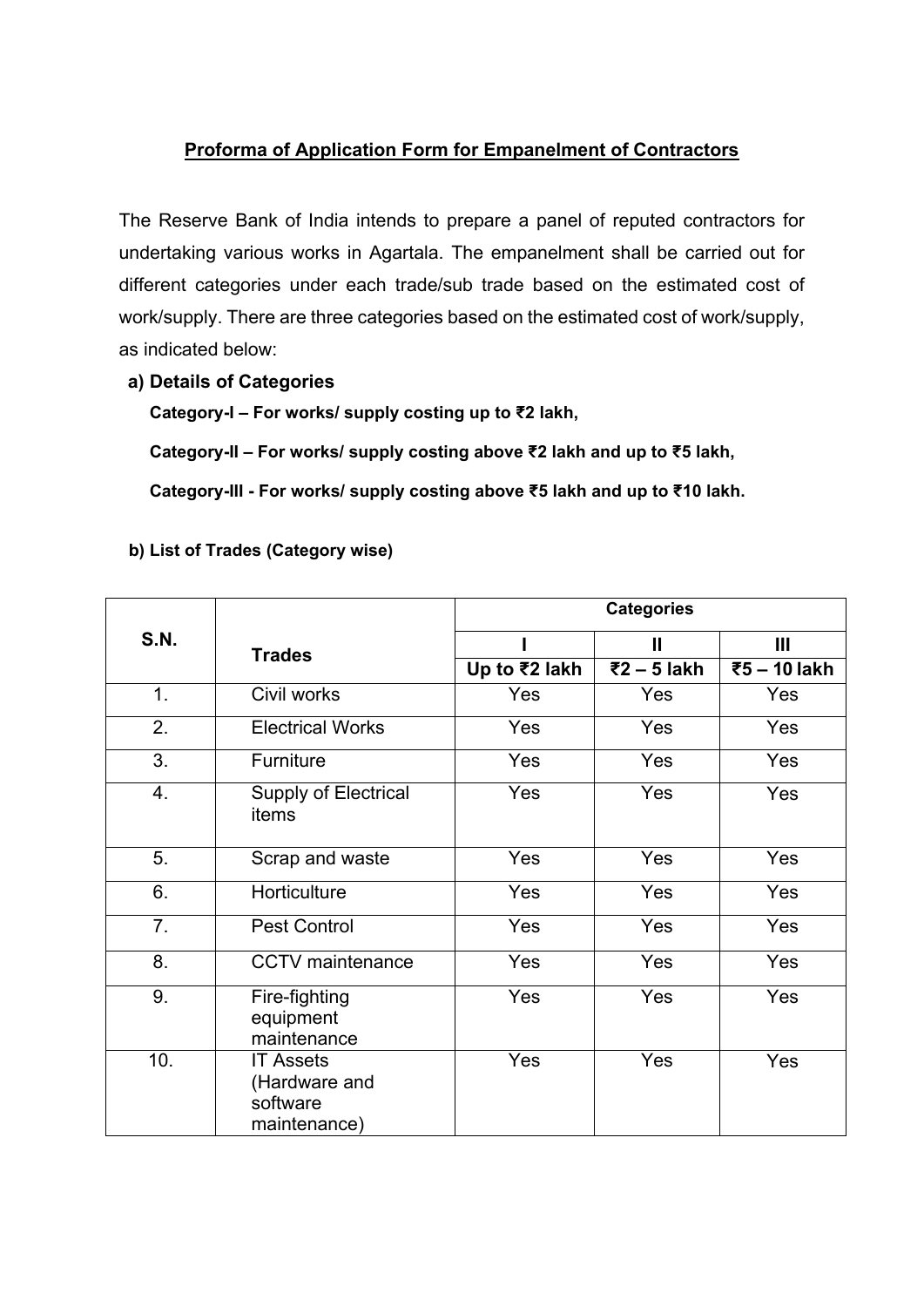# **The details of Works are given below**

| <b>SN</b> | <b>Trade</b>                                                  | <b>Works</b>                                                                                                                                                                                                                                                                                                                                                                                                                                                                                                                         |
|-----------|---------------------------------------------------------------|--------------------------------------------------------------------------------------------------------------------------------------------------------------------------------------------------------------------------------------------------------------------------------------------------------------------------------------------------------------------------------------------------------------------------------------------------------------------------------------------------------------------------------------|
| 1.        | <b>Civil Works</b>                                            | General repair and repainting, Plumbing, Sanitary and<br>Carpentry, Water proofing, Interior works, wooden/<br>aluminum partitions, repair of steel and wooden furniture,<br>etc.                                                                                                                                                                                                                                                                                                                                                    |
| 2.        | <b>Electrical Works</b>                                       | repair of electrical<br>Installation and<br>fixtures<br>and<br>fans/electrical<br>fittings/ceiling<br>sets/motors,<br>pump<br>Maintenance of telephones and telephone wiring,<br>EPABX, ROs and water purifier, etc.                                                                                                                                                                                                                                                                                                                 |
| 3.        | Furniture                                                     | Supply of office and household furniture viz. chairs,<br>tables, cots, mattresses, cup-boards, fire-proof safes,<br>almirahs, book-shelves, sofa-sets, podium cum computer<br>stands, side tables, racks, compactors etc.                                                                                                                                                                                                                                                                                                            |
| 4.        | Supply<br>of<br><b>Electrical items</b>                       | Supply and installation of electrical items like TVs,<br>refrigerators, washing machines, ACs, geysers, electric<br>kettles, hotplates, microwave ovens, fans, telephones,<br>inverters, UPS and Batteries, lighting fixtures, lamps,<br>switches, MCBs, solar equipment<br>and other electrical equipment, etc.                                                                                                                                                                                                                     |
| 5.        | Scrap and waste                                               | Disposal of scrap viz. steel/wooden/other furniture items,<br>electrical items, etc.                                                                                                                                                                                                                                                                                                                                                                                                                                                 |
| 6.        | Horticulture                                                  | Supply and maintenance of potted plants, supply of<br>flowers/ bouquets, etc. and related services.                                                                                                                                                                                                                                                                                                                                                                                                                                  |
| 7.        | <b>Pest Control</b>                                           | Pest/rodent control at Bank's premises and related<br>services.                                                                                                                                                                                                                                                                                                                                                                                                                                                                      |
| 8.        | <b>CCTV</b><br>maintenance                                    | General maintenance of CCTV system and related<br>services.                                                                                                                                                                                                                                                                                                                                                                                                                                                                          |
| 9.        | Fire-fighting<br>equipment<br>maintenance                     | General maintenance of fire-fighting equipments and<br>related services                                                                                                                                                                                                                                                                                                                                                                                                                                                              |
| 10.       | <b>IT Assets</b><br>(Hardware and<br>software<br>maintenance) | The Bank has a heterogeneous (make/model) set of<br>Computers, Laptops with Windows operating system, I-<br>pads, printers (Network LaserJet Printers (colour and<br>black & white), Office Jet printers and Scanners, Video<br>Conference Equipment, LED/LCD Screens.<br>These<br>computer<br>peripherals will<br>be<br>covered<br>with<br>a<br>COMPREHENSIVE AMC under which, preventive<br>maintenance, corrective maintenance, replacement of<br>parts, shifting of IT Assets and components etc will have<br>to be carried out. |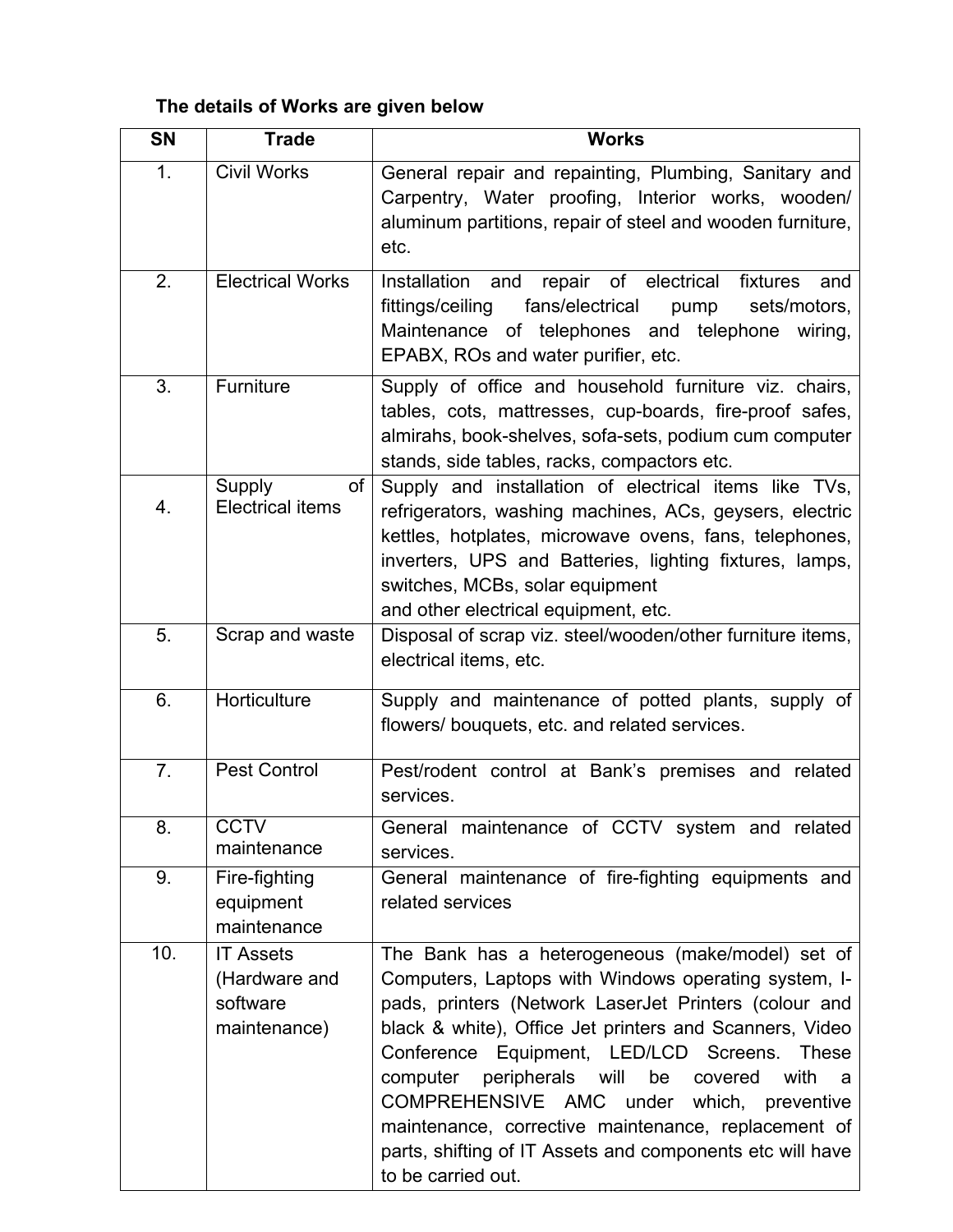### **General Instructions**

- 1. Intending applicants are required to furnish details about their organization, technical experience, competence and evidence of their financial standing as per the **enclosed proforma.**
- 2. **Separate applications shall be made for different trades**, in case anyone wishes to apply for more than one trade category.
- 3. While deciding upon the selection of contractors, emphasis will be given on the ability and competence to do good quality work in accordance with the specifications and within the time schedule.
- 4. The application form shall be signed by a person on behalf of the organization, who is duly authorized to do so.
- 5. If the space in the application form is insufficient for furnishing the requisite details, such information may be supplemented by duly signed separate sheets.

| SI.No. | <b>PQ Criteria</b>            | <b>Description</b>                                                                                                   | <b>Required Documents to</b><br>establish compliance to PQ<br><b>Criteria</b>                                                                                                                                                                                                           |
|--------|-------------------------------|----------------------------------------------------------------------------------------------------------------------|-----------------------------------------------------------------------------------------------------------------------------------------------------------------------------------------------------------------------------------------------------------------------------------------|
| 1.     | <b>Previous</b><br>experience | Should<br>minimum 5<br>have<br>years of experience (as on<br>March<br>2022)<br>31,<br>of<br>executing similar works. | a) Copy of certificate<br>of registration/<br>incorporation under the relevant<br>Act., etc.<br>b) Copy of work order<br>and its completion certificate<br>received during last 5 years<br>issued by client.<br>c) Client List,<br>indicating details of works carried<br>out for them. |

# 6. **Pre-qualification (PQ) criteria for empanelment of contractors/suppliers:**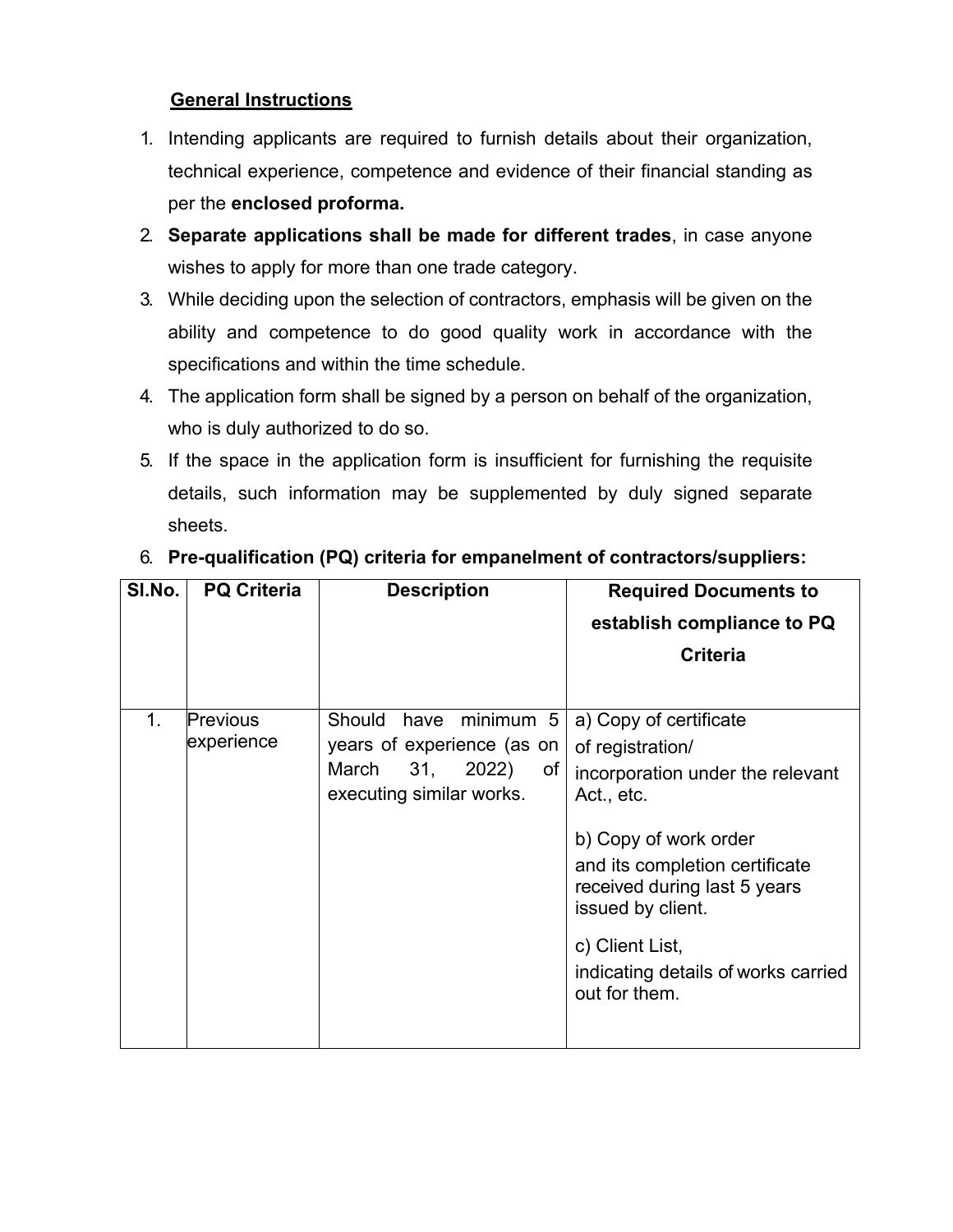| 2. | Minimum value          | (i) Three similar completed works $ a $ Copy of work              |                    |
|----|------------------------|-------------------------------------------------------------------|--------------------|
|    | of each                | each costing not less than the                                    | orders issued by   |
|    | completed work         | amount equal to 40% of the upper                                  | client             |
|    | (during last           | band of the cost range (for which                                 | b) Completion      |
|    | three years)           | application submitted) or                                         | certificate        |
|    |                        | (ii) Two similar completed works                                  | issued by          |
|    |                        | each costing not less than the                                    | client             |
|    |                        | amount equal to 50% of the upper                                  |                    |
|    |                        | band of the cost range (for which                                 |                    |
|    |                        | application submitted) or                                         |                    |
|    |                        | (iii) One similar work costing not                                |                    |
|    |                        | less than the amount equal to 80%                                 |                    |
|    |                        | of the upper band of the cost range                               |                    |
|    |                        | (for which application                                            |                    |
|    |                        | submitted).                                                       |                    |
| 3. | <b>Annual Turnover</b> | Should have an annual turnover of                                 | Chartered          |
|    |                        | amount equal to 100% of the upper                                 | Accountant's       |
|    |                        | band of the cost range (for which<br>application submitted)<br>or | certificate along  |
|    |                        | more during the last three financial                              | with supporting    |
|    |                        | years ending March 31, 2022.                                      | Financial          |
|    |                        |                                                                   | statements of last |
|    |                        |                                                                   | three years.       |
| 4. | Solvency               | Should furnish solvency certificate                               | Banker's solvency  |
|    |                        | issued by the Applicant's banker,                                 | certificate        |
|    |                        | specifically for the purpose of the                               |                    |
|    |                        | empanelment/work, for an amount                                   |                    |
|    |                        | equal to upper band of the cost                                   |                    |
|    |                        | (for<br>which<br>range<br>application                             |                    |
|    |                        | submitted).                                                       |                    |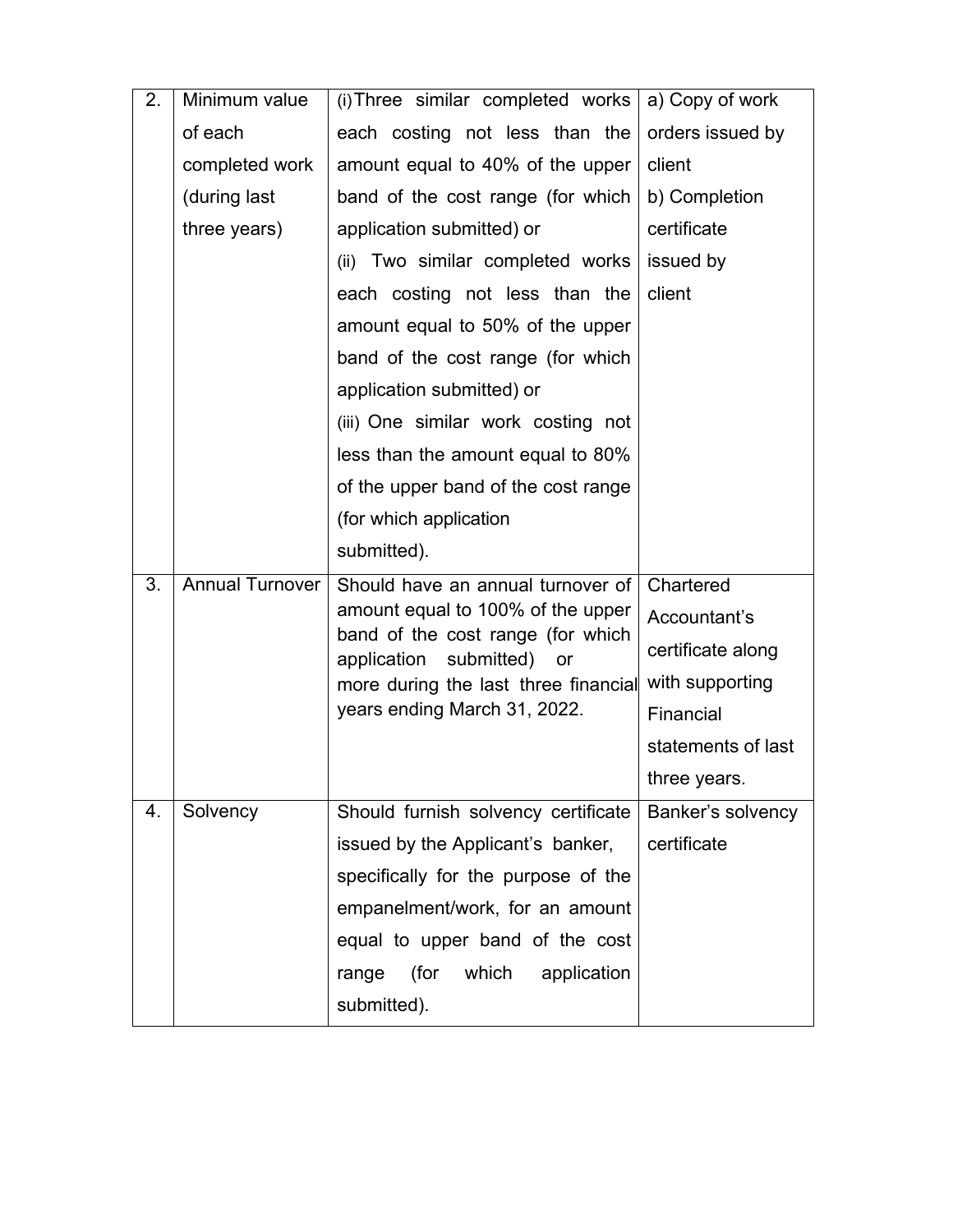| 5. | <b>Service Setup</b> | Full-fledged service setup    | Copies of relevant       |
|----|----------------------|-------------------------------|--------------------------|
|    |                      | should be available for the   | certificate/licenses,    |
|    |                      | specified job at the Agartala | issued by the respective |
|    |                      | wherefrom required quality    | authority.               |
|    |                      | after sales services can be   |                          |
|    |                      | regularly<br>provided.<br>The |                          |
|    |                      | contractor should<br>also     |                          |
|    |                      | have trading license from     |                          |
|    |                      | concerned authority.          |                          |
|    |                      |                               |                          |

\*Similar Works means- the details of works specified against each trade.

- 7. Discretion of the Bank regarding selection for empanelment and Decision of the Bank regarding selection of contractors for issue of tender forms will be final and binding. The Bank is not bound to assign any reason thereof.
- 8. Application containing false or inadequate information is liable for rejection.
- 9. The Bank reserves the right to reject any or all the applications without assigning any reason thereof.
- 10. Authorized dealers and Applicants should submit the necessary documentary evidence of their claim for confirmation.
- 11. The panel shall remain valid for three years from the date of coming into existence subject to periodical review of performance.
- 12. While filling up the application regarding the list of important projects completed or on hand, the applicants shall only include those works which individually costing not less than the prescribed limit of category.
- 13. Clarifications, if any, required may be obtained from the Estate Department, Reserve Bank of India, Jackson Gate Building, 2nd Floor, Lenin Sarani, Agartala, Tripura – 799001 on working days (Monday to Friday) between 10:00AM to 5:00 PM.
- 14. Contact Details: Shri Sandipan Chatterjee, AGM (0381-2380190), Shri Subhra Sourav Rout, Asst. Manager (0381-2380231), Email idestateagartala@rbi.org.in

Signature of the applicant (with Seal) Address \_\_\_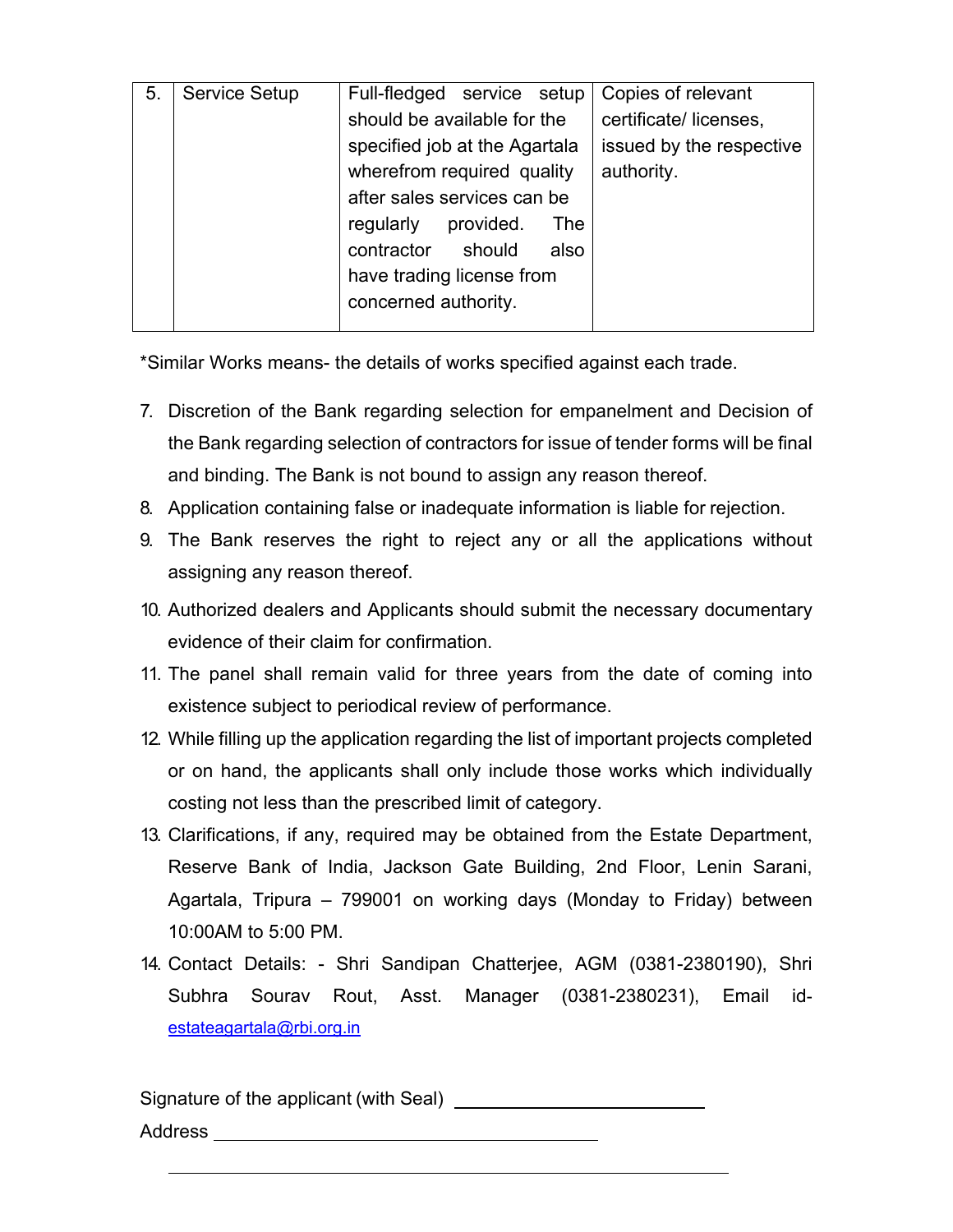## **Annexure I**

# **Form of Application**

 The General Manager (Officer-in-charge), Reserve Bank of India, Jackson Gate Building 2<sup>nd</sup> Floor, Lenin Sarani, Agartala, Tripura – 799001

Dear Sir,

Having read and understood the Empanelment Notice, General Instructions to the applicants appended to the application proforma and all other relevant information, I/we hereby apply for empanelment in the Bank as contractor/ Supplier in the following trade(s)/ sub-trade(s) and category(ies):

| S.N. | Application submitted for empanelment in |               |  |  |
|------|------------------------------------------|---------------|--|--|
|      | Trade(s) and Sub-trade(s)                | Category(ies) |  |  |
|      |                                          |               |  |  |
|      |                                          |               |  |  |

(i) All the information furnished under parts I, II & III are correct to the best of my/our knowledge and belief.

(ii) I/We understand that if any false information is detected at a later date, any future contract to be made between ourselves and the Reserve Bank of India, Agartala on the basis of the information given by me/us will be treated as invalid by the Reserve Bank of India.

(iii) I/We have provided the details of the qualifying works and the client's confidential report in the prescribed proforma.

(iv) I/We have provided my/ our banker's details and the banker's confidential report in the prescribed proforma.

(v) I/We also agree that I/We have no objection if enquiries are made about the works listed by me/us in the accompanying sheets or any other inquiry on the information furnished in the accompanying sheets.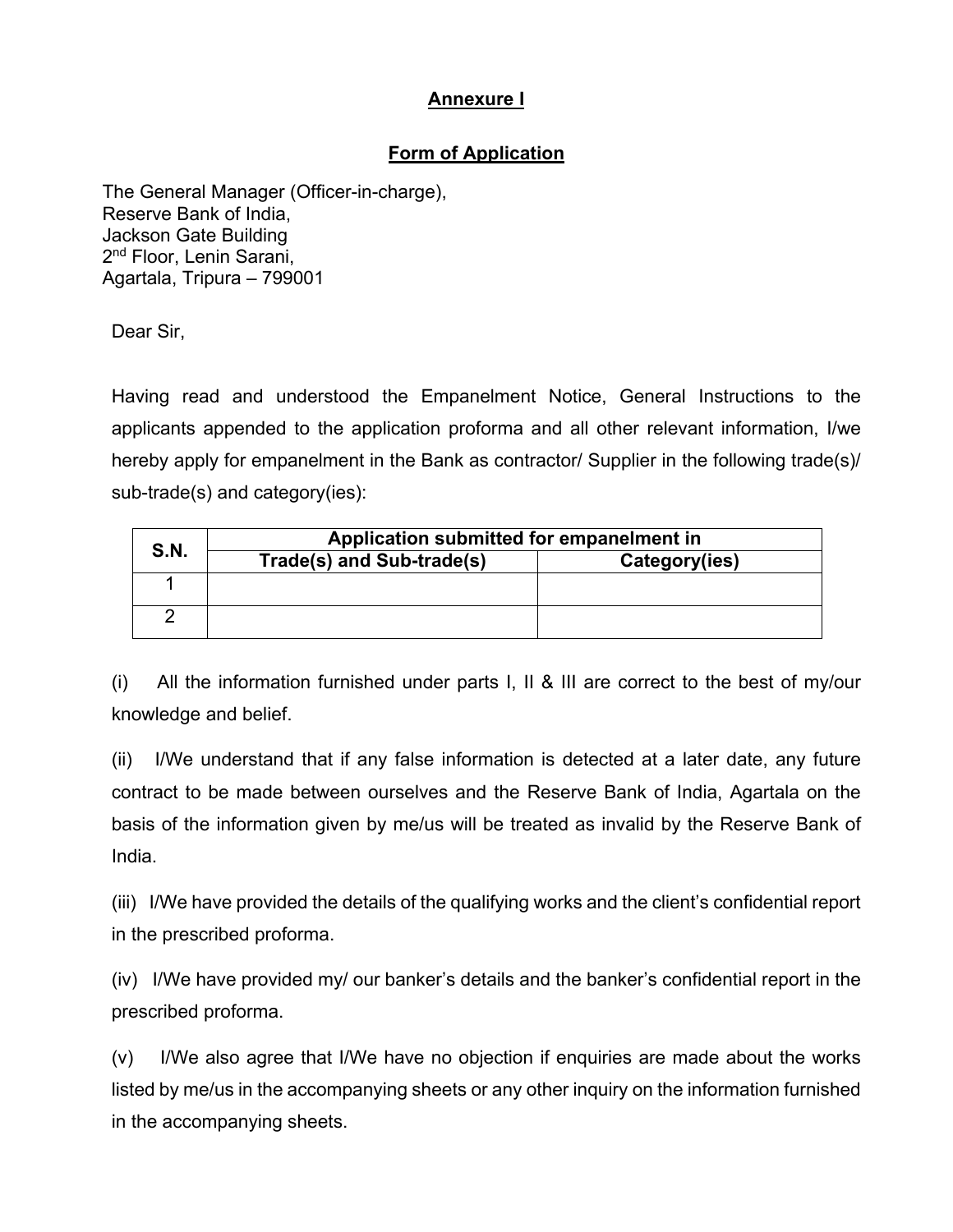(vi) I/We agree that the decision of the Reserve Bank of India in empanelment of the contractors/ suppliers shall be final and binding on me/us.

| Address ___________________________ |       |  |
|-------------------------------------|-------|--|
|                                     |       |  |
|                                     |       |  |
|                                     | Place |  |
|                                     | Date  |  |

SEAL of the Applicant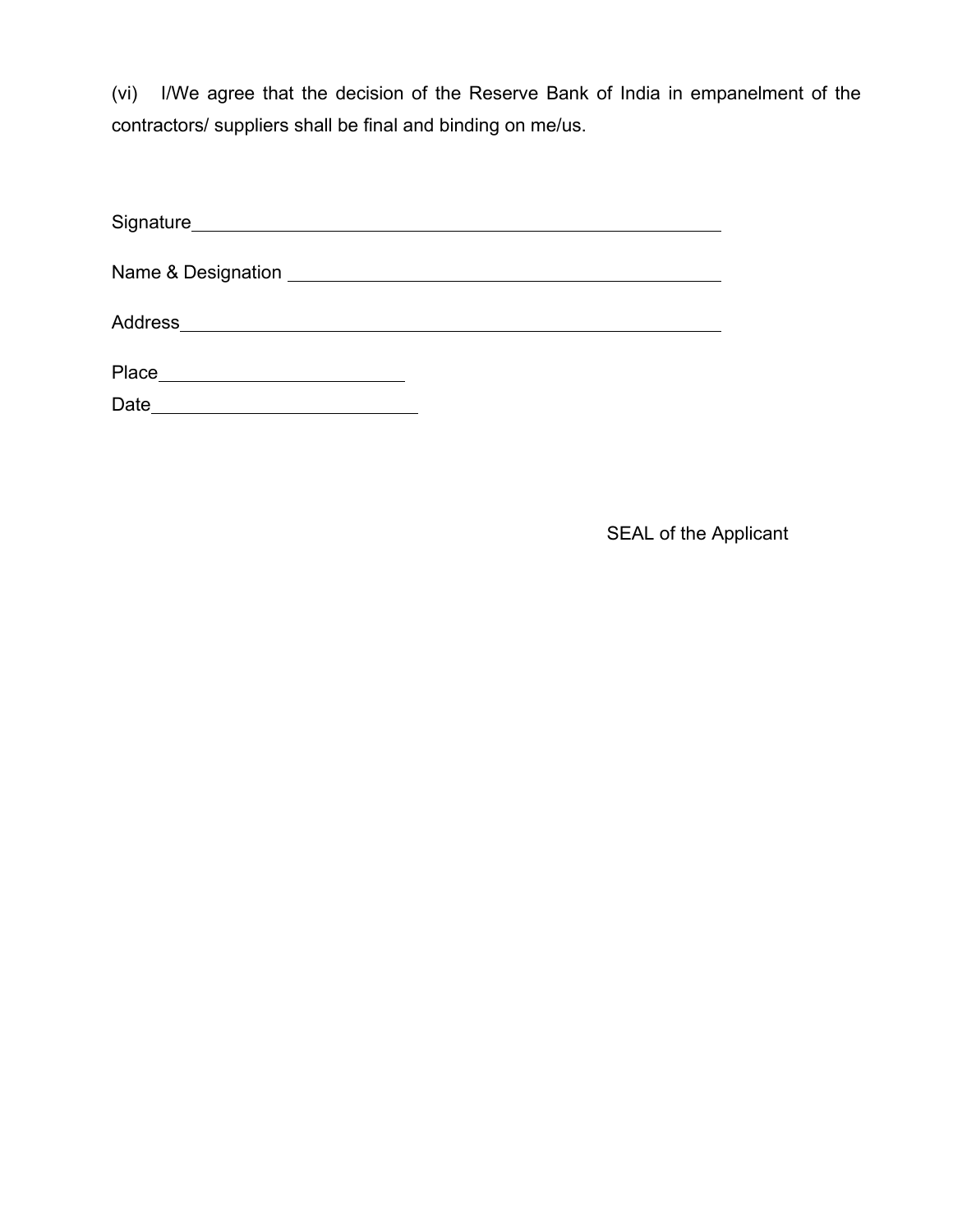# **Part I**

## **Basic Information**

Trade Applied for: \_\_\_\_\_\_\_\_\_\_\_\_\_\_\_\_\_\_\_\_\_\_

Cost Range: I / II / III:

| 1              | Name of Organization                                                                                                                                              |                          |
|----------------|-------------------------------------------------------------------------------------------------------------------------------------------------------------------|--------------------------|
| 2              | Type of Organization, whether Proprietorship,<br>Partnership, Firm, Company etc.                                                                                  |                          |
| 3              | Name of Proprietors/Partner/Directors in the<br>Organization                                                                                                      |                          |
| 4              | Registration(Firm, Company etc) / Registering<br>Authority, Date of Registration, Number etc                                                                      |                          |
| 5              | Experience in the field of------------- (in years)                                                                                                                |                          |
| 6              | Whether financially sound to undertake works<br>Costing as per specified category, if so, enclose<br>Banker's Certificate and Income Tax Clearance<br>Certificate |                          |
| $\overline{7}$ | Name & address of the Bankers                                                                                                                                     |                          |
| 8              | Year Wise Turnover of the organization for last                                                                                                                   | $\mathbf 1$ .            |
|                | 3 years                                                                                                                                                           | 2.                       |
|                |                                                                                                                                                                   | 3.                       |
| 9              | a) Registered Office address, Telephone No.<br>Fax, Email address                                                                                                 |                          |
|                | b) Office address through which the work will be<br>Handled.                                                                                                      |                          |
|                | c) Details of the contact person (all fields are<br>mandatory)<br>1. Name                                                                                         |                          |
|                | 2. Designation<br>3. Mobile                                                                                                                                       |                          |
|                | 4. Landline                                                                                                                                                       |                          |
|                | 5. e-mail id                                                                                                                                                      |                          |
| 10             | Whether working with any Govt./Semi-Govt.                                                                                                                         |                          |
|                | Undertaking/s as approved contractors, if so<br>furnish details,                                                                                                  |                          |
| 11             | Whether any technical personnel are employed                                                                                                                      | Details to be furnish in |
|                | in the organization and if so, give details of their<br>experience, qualification etc                                                                             | Part III                 |
| 12             | Indicate if involved in any litigation.                                                                                                                           |                          |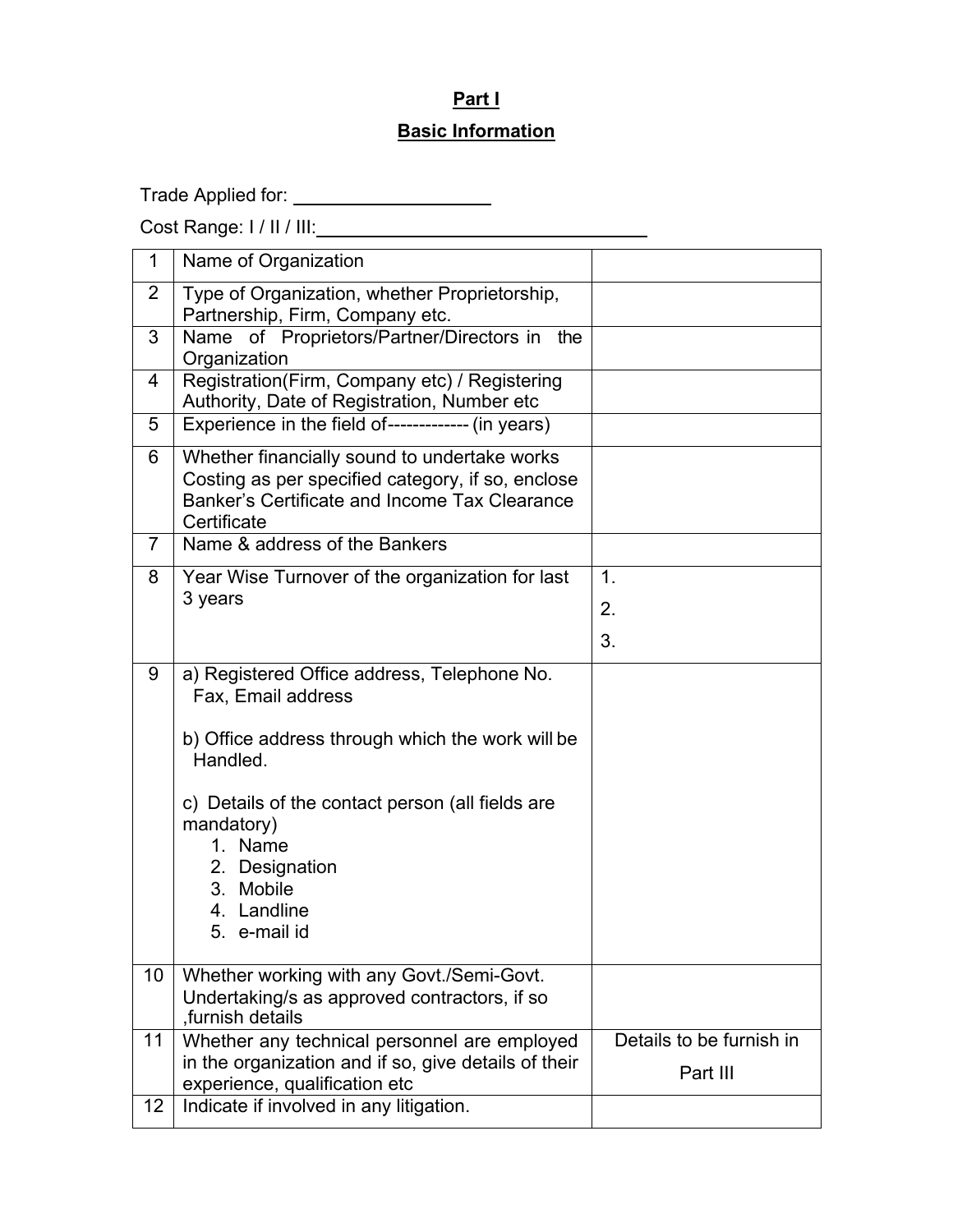|    | 13   Any civil suit / litigation arisen in the contracts<br>during last 5 years being executed. If yes, give<br>details. (Attach a separate sheet if required) |                         |
|----|----------------------------------------------------------------------------------------------------------------------------------------------------------------|-------------------------|
|    | 14   PAN / TIN, if registered as<br>Micro/Small/Medium Industries.                                                                                             |                         |
|    | 15   GST Number                                                                                                                                                |                         |
| 16 | Details of factory and its location, machinery,<br>technical personnel employed                                                                                | Attach a separate sheet |

Signature of the applicant (with Seal)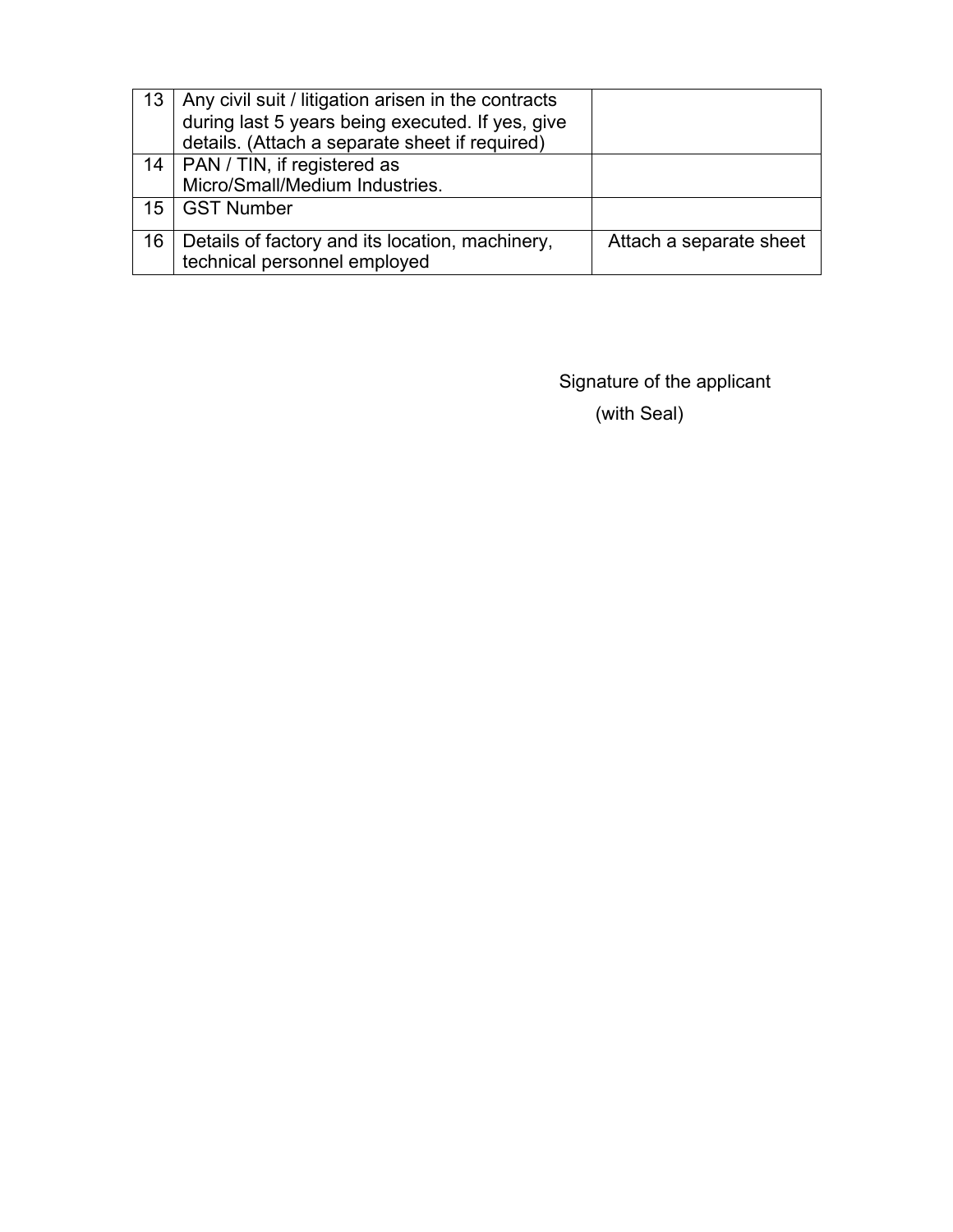### **Part II**

### **(a) Previous Work Experience**

#### **List of similar works executed by the organization during the last 5 years each costing ₹------------- and more**

| $\overline{\mathsf{s}}$ . | <b>Name</b>      | Nature of         | Name of            | Contract         | <b>Scheduled</b> | <b>Actual date</b> | Whether                   | Any other   |
|---------------------------|------------------|-------------------|--------------------|------------------|------------------|--------------------|---------------------------|-------------|
|                           | of work          |                   |                    |                  |                  |                    |                           |             |
| No                        | and              | work              | Owner and          | amount           | date of          | of                 | the work                  | relevant    |
|                           | location         | involved in       | architect.         |                  | completion       | completion         | was left                  | information |
|                           |                  | the contract      | Also               |                  |                  |                    | incomplete                | including   |
|                           |                  | (e.g.             | indicate           |                  |                  |                    | or contract               | reasons, if |
|                           |                  | Residential,      | whether            |                  |                  |                    | was                       | any for     |
|                           |                  | offices,          | government         |                  |                  |                    | terminated                | delay in    |
|                           |                  | <b>Industrial</b> | or Govt.           |                  |                  |                    | from either               | completion  |
|                           |                  | etc.              | <b>Undertaking</b> |                  |                  |                    | side. Give                | of work.    |
|                           |                  |                   | of Private         |                  |                  |                    | details                   |             |
|                           |                  |                   | body with          |                  |                  |                    |                           |             |
|                           |                  |                   | full address       |                  |                  |                    |                           |             |
|                           |                  |                   | and name of        |                  |                  |                    |                           |             |
|                           |                  |                   | the officials      |                  |                  |                    |                           |             |
|                           |                  |                   | from the           |                  |                  |                    |                           |             |
|                           |                  |                   | owners'            |                  |                  |                    |                           |             |
|                           |                  |                   | side for           |                  |                  |                    |                           |             |
|                           |                  |                   | whom the           |                  |                  |                    |                           |             |
|                           |                  |                   | work was           |                  |                  |                    |                           |             |
|                           |                  |                   | executed.          |                  |                  |                    |                           |             |
| 1.                        | $\overline{2}$ . | $\overline{3}$ .  | 4.                 | $\overline{5}$ . | $\overline{6}$ . | $\overline{7}$ .   | $\overline{\mathbf{8}}$ . | 9           |
|                           |                  |                   |                    |                  |                  |                    |                           |             |
|                           |                  |                   |                    |                  |                  |                    |                           |             |
|                           |                  |                   |                    |                  |                  |                    |                           |             |
|                           |                  |                   |                    |                  |                  |                    |                           |             |
|                           |                  |                   |                    |                  |                  |                    |                           |             |

# **Signature of the applicant**

(with Seal)

\*Attach a separate sheet, if required.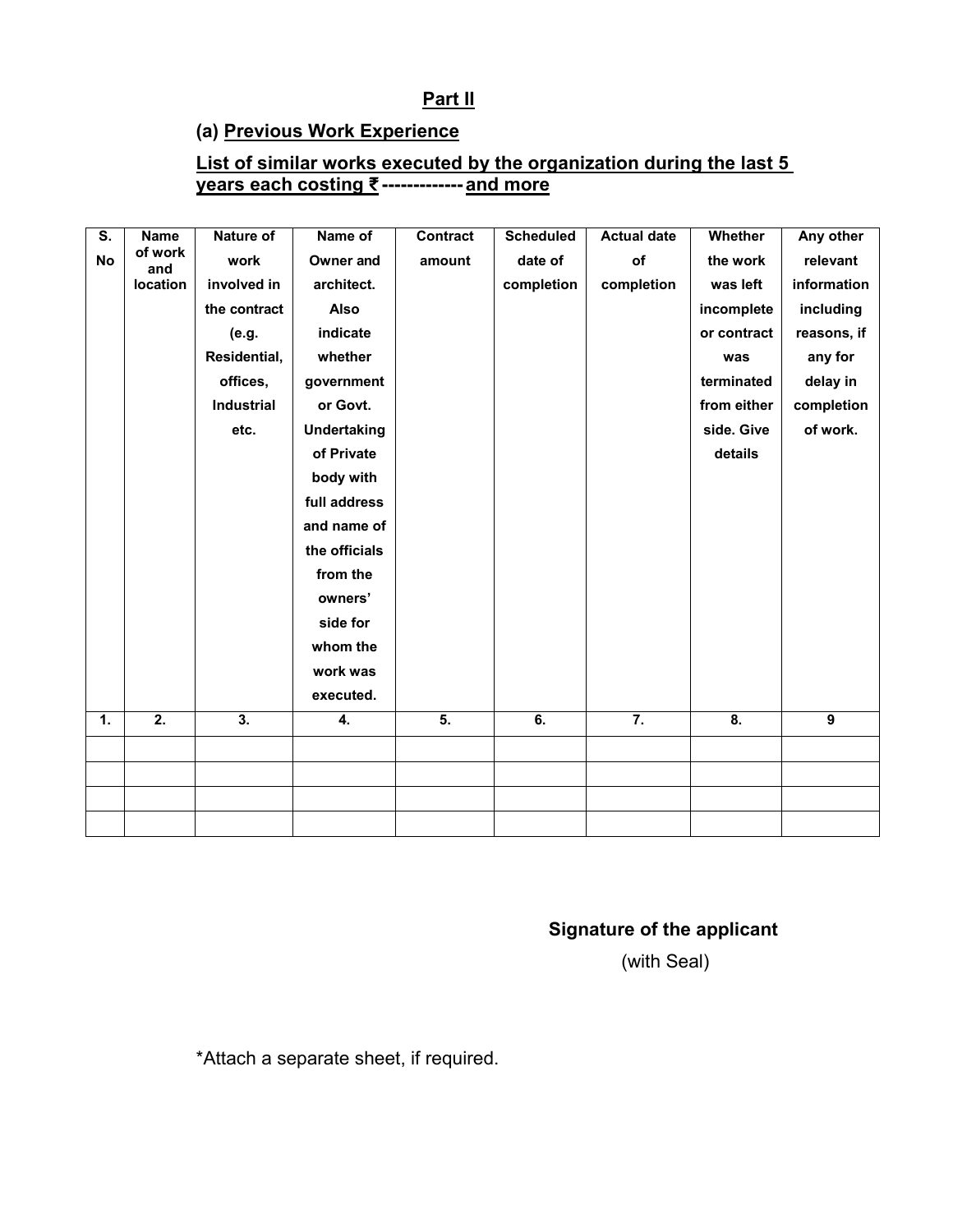# **(b) List of important works on hand costing ₹ ------------- and more**

| S.        | <b>Name</b>      | Nature of        | Name of            | <b>Contract</b> | <b>Scheduled</b> | <b>Actual date</b> | Whether          | Any other      |
|-----------|------------------|------------------|--------------------|-----------------|------------------|--------------------|------------------|----------------|
| <b>No</b> | of work<br>and   | work             | Owner and          | amount          | date of          | of                 | the work         | relevant       |
|           | location         | involved in      | architect.         |                 | completion       | completion         | was left         | information    |
|           |                  | the contract     | Also               |                 |                  |                    | incomplete       | including      |
|           |                  | (eg.             | indicate           |                 |                  |                    | or contract      | reasons, if    |
|           |                  | Residential,     | whether            |                 |                  |                    | was              | any for        |
|           |                  | offices,         | government         |                 |                  |                    | terminated       | delay in       |
|           |                  | Industrial       | or Govt.           |                 |                  |                    | from either      | completion     |
|           |                  | etc.             | <b>Undertaking</b> |                 |                  |                    | side. Give       | of work.       |
|           |                  |                  | of Private         |                 |                  |                    | details          |                |
|           |                  |                  | body with          |                 |                  |                    |                  |                |
|           |                  |                  | full address       |                 |                  |                    |                  |                |
|           |                  |                  | and name of        |                 |                  |                    |                  |                |
|           |                  |                  | the officials      |                 |                  |                    |                  |                |
|           |                  |                  | from the           |                 |                  |                    |                  |                |
|           |                  |                  | owners'            |                 |                  |                    |                  |                |
|           |                  |                  | side for           |                 |                  |                    |                  |                |
|           |                  |                  | whom the           |                 |                  |                    |                  |                |
|           |                  |                  | work was           |                 |                  |                    |                  |                |
|           |                  |                  | executed.          |                 |                  |                    |                  |                |
| 1.        | $\overline{2}$ . | $\overline{3}$ . | 4.                 | 5.              | 6.               | $\overline{7}$ .   | $\overline{8}$ . | $\overline{9}$ |
|           |                  |                  |                    |                 |                  |                    |                  |                |
|           |                  |                  |                    |                 |                  |                    |                  |                |
|           |                  |                  |                    |                 |                  |                    |                  |                |
|           |                  |                  |                    |                 |                  |                    |                  |                |
|           |                  |                  |                    |                 |                  |                    |                  |                |
|           |                  |                  |                    |                 |                  |                    |                  |                |

# **Signature of the applicant**

(with Seal)

\*Attach a separate sheet, if required.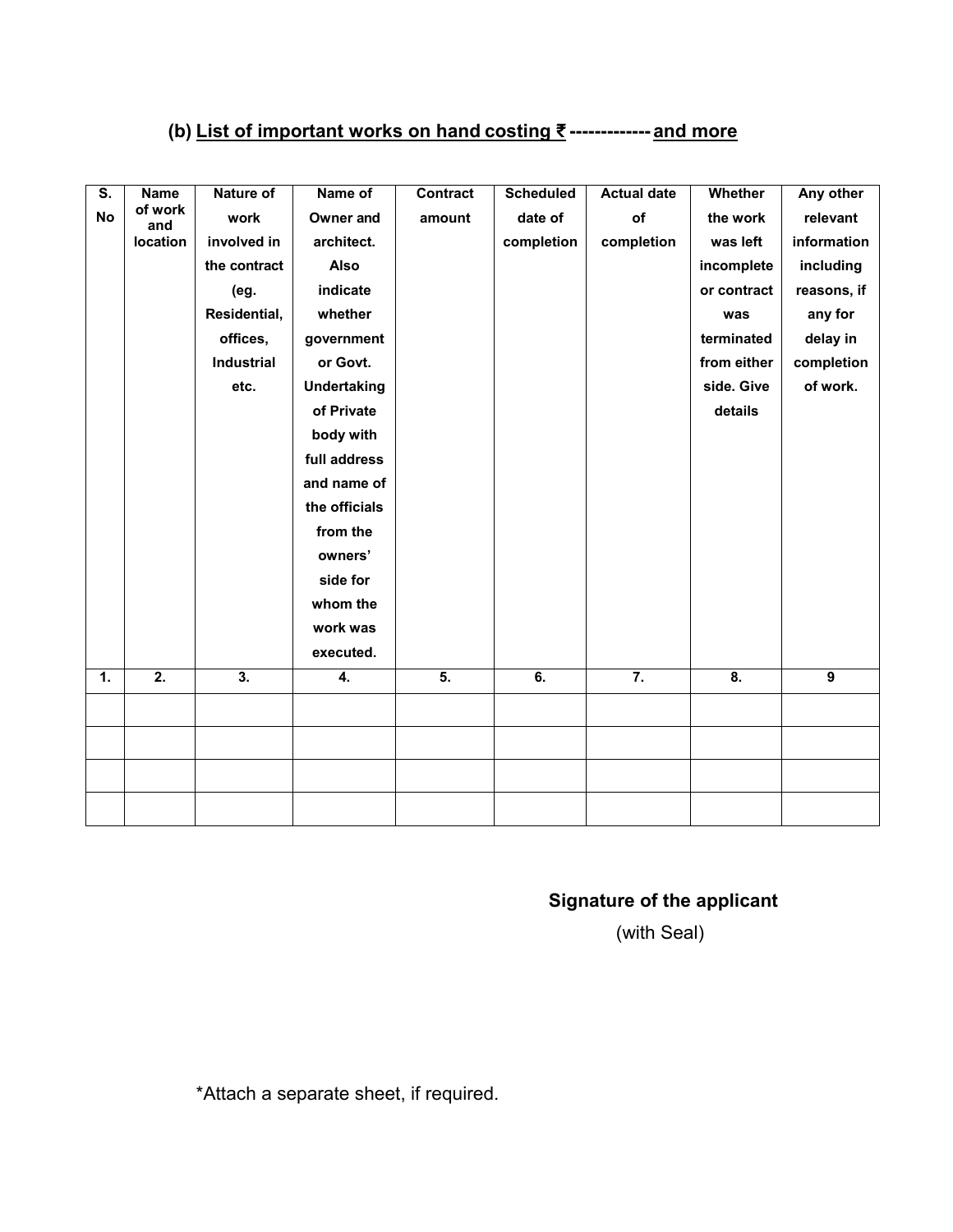## **Part III**

# **List of Technical Personnel, Giving Details about their technical Qualification, experience etc.**

| S.<br>No | Name | Age | Qualification | <b>Experience</b> | Nature of<br>works<br>handled | Name of the<br>projects<br>handled<br>costing more<br>than ₹. -----<br>lakh | Date from<br>which<br>employed in<br>the<br>organization | Any other<br>remark |
|----------|------|-----|---------------|-------------------|-------------------------------|-----------------------------------------------------------------------------|----------------------------------------------------------|---------------------|
| 1.       | 2.   | 3.  | 4.            | 5.                | 6.                            | 7.                                                                          | 8.                                                       | 9                   |
|          |      |     |               |                   |                               |                                                                             |                                                          |                     |
|          |      |     |               |                   |                               |                                                                             |                                                          |                     |
|          |      |     |               |                   |                               |                                                                             |                                                          |                     |
|          |      |     |               |                   |                               |                                                                             |                                                          |                     |

**Signature of the applicant**

(with Seal)

\*Attach a separate sheet, if required.

Note: Indicate other points, if any, to show your technical and managerial competency to emphasize any important point in your favor.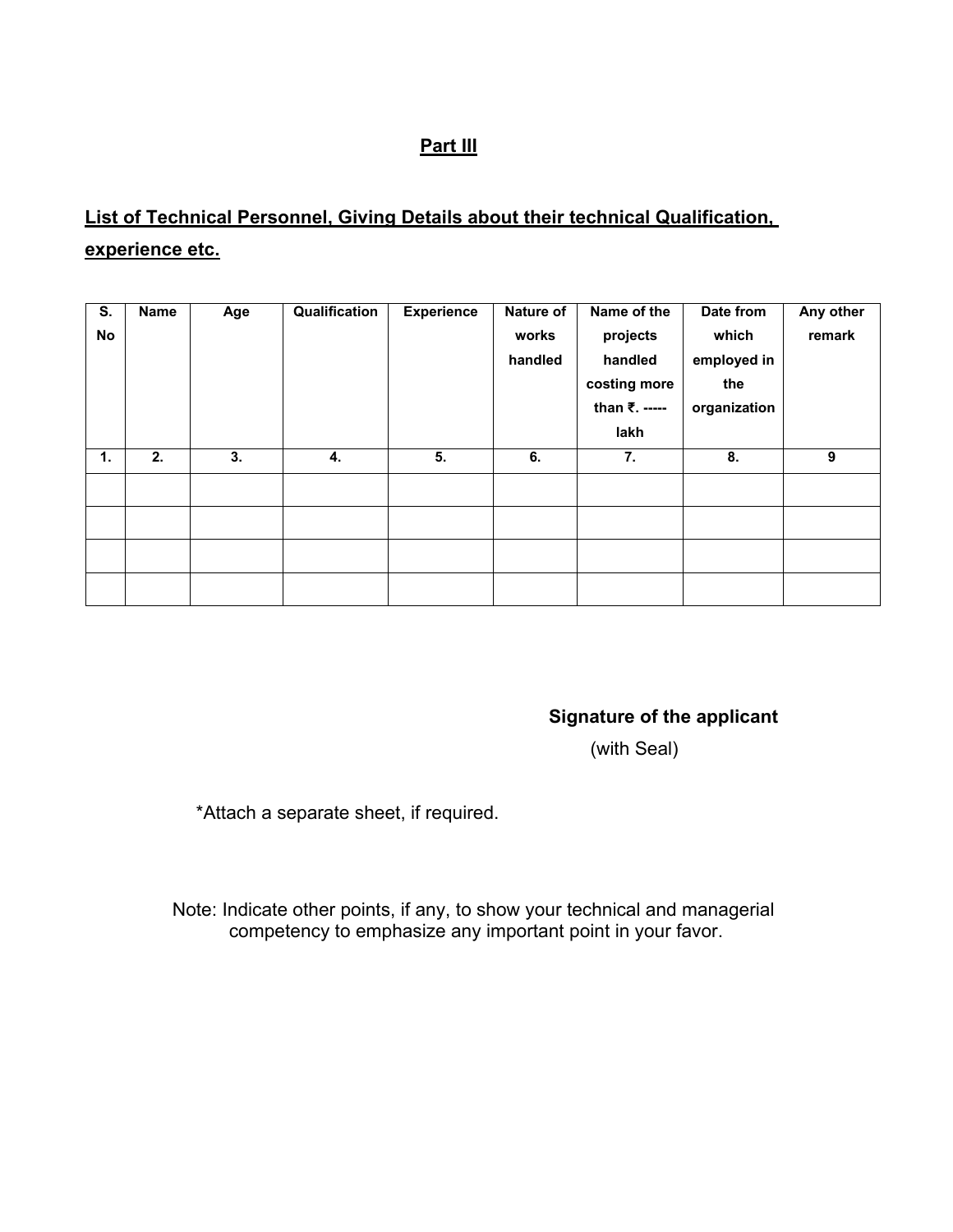### **Annexure II**

#### **CLIENT's CERTIFICATE REGARDING PERFORMANCE OF CONTRACTOR (On Client's Letter Head)**

 The General Manager (Officer-in-charge), Reserve Bank of India, Jackson Gate Building 2nd Floor, Lenin Sarani, Agartala, Tripura – 799001

Dear Sir,

### **Client's Certificate Regarding Performance of M/s----------------------**

| Name & address of the Client                                                                   |                                              |
|------------------------------------------------------------------------------------------------|----------------------------------------------|
| Details of Works executed by Shri /M/s                                                         |                                              |
| 1. Name of work with brief particulars:                                                        |                                              |
| 2. Agreement No. and date:                                                                     |                                              |
| 3. Agreement amount :                                                                          |                                              |
| 4. Date of commencement of work:                                                               |                                              |
| 5. Stipulated date of completion :                                                             |                                              |
| 6. Actual date of completion :                                                                 |                                              |
| 7. Details of compensation levied for<br>delay (indicate amount) if any :                      |                                              |
| 8. Gross amount of the work completed<br>and paid:                                             |                                              |
| 9. Name and address of the authority<br>under whom works executed :                            |                                              |
| 10. Whether the contractor employed<br>qualified Engineer/Overseer during<br>execution of work |                                              |
| 11. i) Quality of work (indicate grading)                                                      | Outstanding/Very Good/Good/Satisfactory/Poor |
| (ii) Amt. of work paid on reduced rates, if any                                                |                                              |
| 12. i) Did the contractor go for arbitration?                                                  |                                              |
| ii) If yes, total amount of claim                                                              |                                              |
| iii) Total amount awarded                                                                      |                                              |
|                                                                                                |                                              |
|                                                                                                |                                              |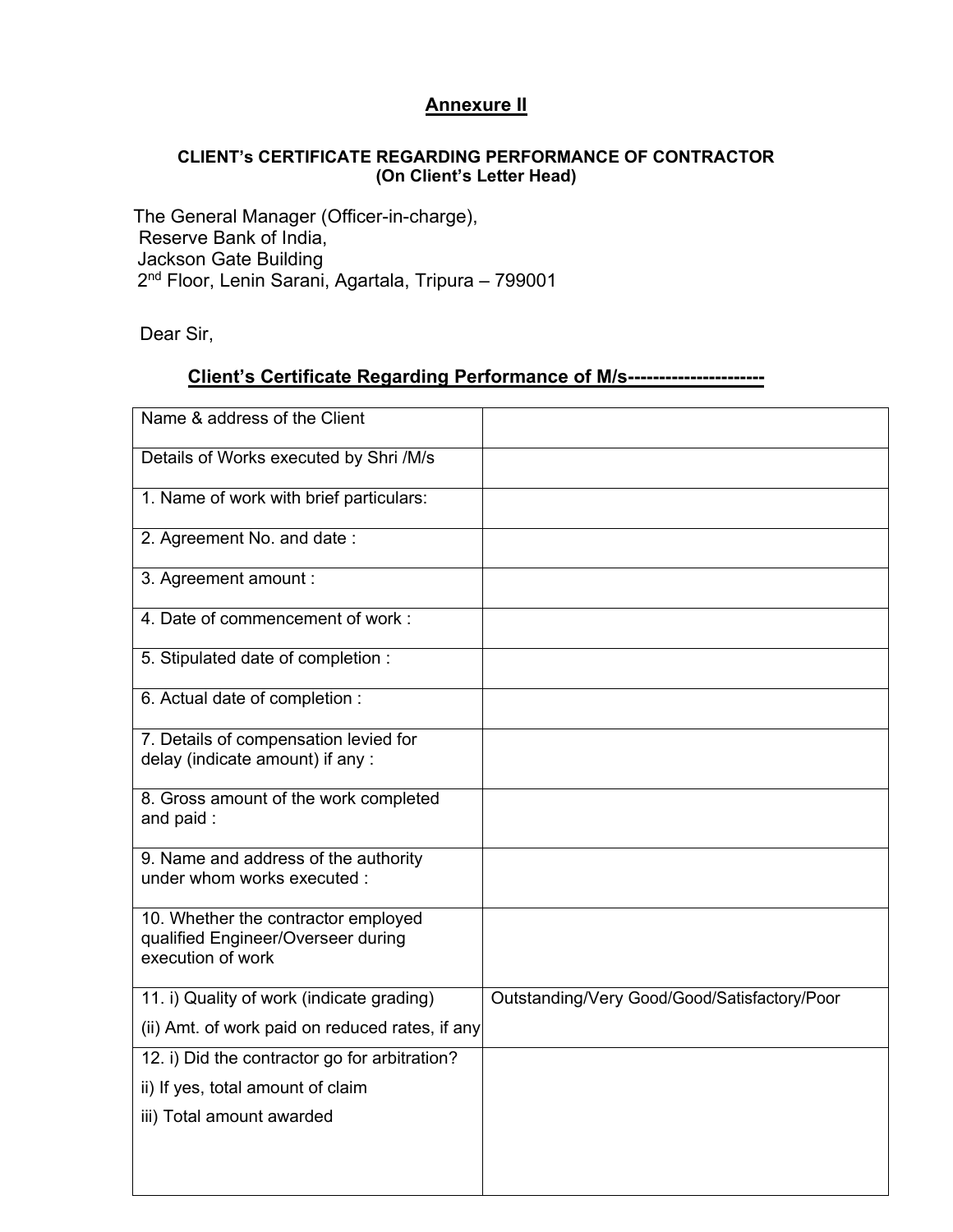| 13. Comments on the capabilities of the |                                                 |  |  |
|-----------------------------------------|-------------------------------------------------|--|--|
| contractor                              |                                                 |  |  |
| a) Technical proficiency:               | Outstanding/Very Good/ Good/ Satisfactory/ Poor |  |  |
| b) Financial soundness:                 | Outstanding/Very Good/ Good/ Satisfactory/ Poor |  |  |
| c) Mobilization of adequate T&P:        | Outstanding/Very Good/ Good/ Satisfactory/ Poor |  |  |
| d) Mobilization of manpower:            | Outstanding/Very Good/ Good/ Satisfactory/ Poor |  |  |
| e) General behavior:                    | Outstanding/Very Good/ Good/ Satisfactory/ Poor |  |  |

Note: All columns should be filled in properly, please tick one of the multiple options.

#### **Signature of the Reporting Officer\* with Office seal**

\* Regarding performance report/clients certificate, for works carried out for Government/ public sector companies, the certificate should be signed by the concerned Executive Engineer or an officer in an equivalent or higher rank. For works carried out for Private companies, Copy of TDS has to be submitted for proving the credentials/contract amount. The information may please be sent in a sealed cover addressed to General Manager (Officer-in-charge), Reserve Bank of India, Jackson Gate Building, 2nd Floor, Lenin Sarani, Agartala, Tripura – 799001.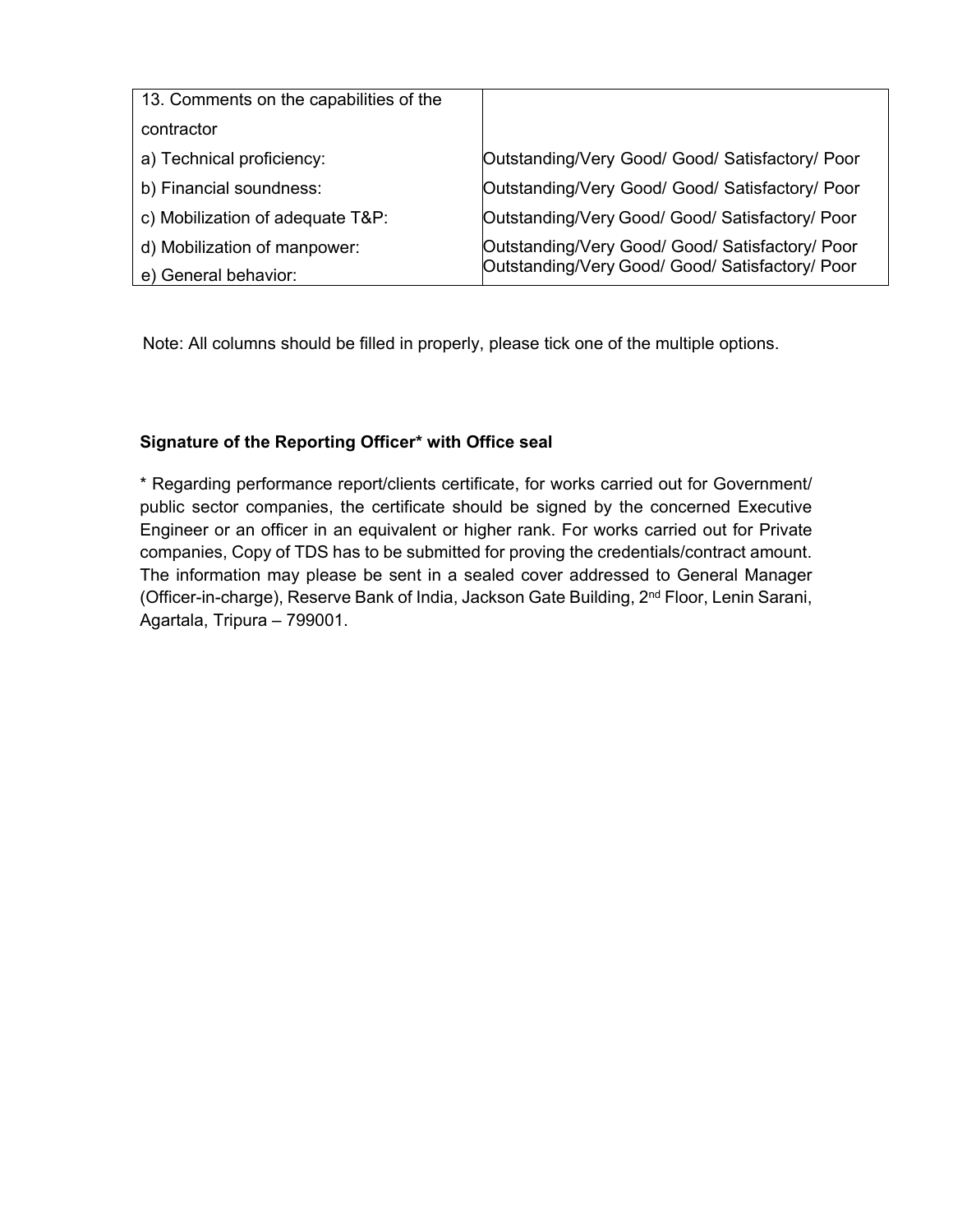### **Annexure II**I

#### **FORM OF BANKERS' SOLVENCY CERTIFICATE**

 The General Manager (Officer-in-charge), Reserve Bank of India, Jackson Gate Building 2nd Floor, Lenin Sarani, Agartala, Tripura – 799001

This is to certify that to the best of our knowledge and information M/s. /Shri.............. having marginally noted address, a customer of our bank are/is respectable and can be treated as good for any engagement up to a limit of ₹. ...............(Rupees ............................................................only). This certificate is issued without any guarantee or responsibility on the Bank or any of the officers.

> **(Signature) For the Bank with Name & Seal**